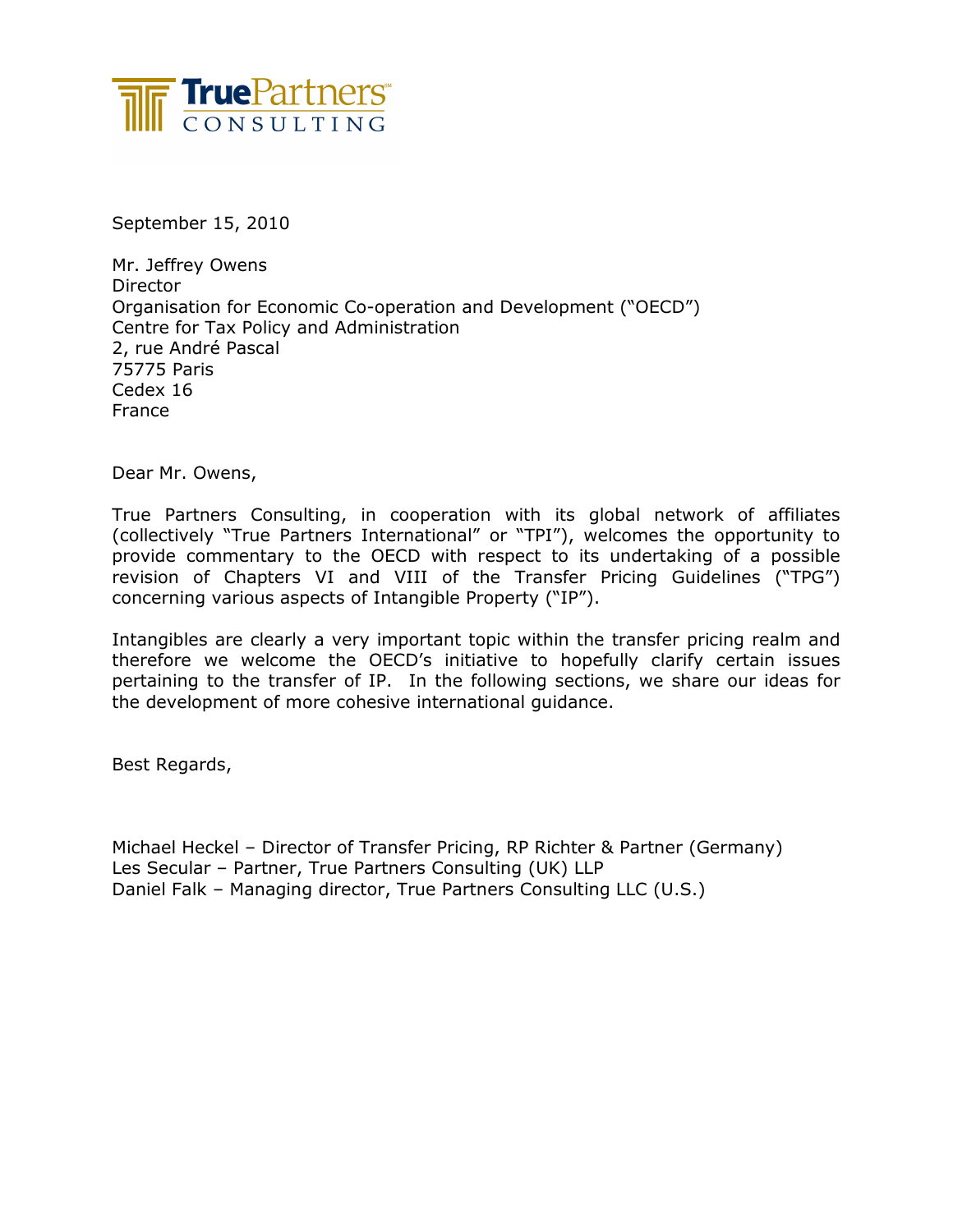## 1. Definition and identification of intangibles

One of the most important issues regarding IP within the context of transfer pricing, and is a critical first step in any such analysis, is the identification of the relevant IP. Therefore it is especially important in an international context that all jurisdictions have a common definition of what constitutes IP that is subject to transfer for tax purposes.

Generally, there are two categories of IP with regard to origin:

- 1. IP bought-in from independent parties; and
- 2. Internally-developed IP.

IP belonging to the first category could easily be identified in most cases. These assets are typically accounted for in the Taxpayer's financials through some sort of valuation or purchase price allocation exercise.

IP in the second category is more difficult to identify. Consider for example at what point an R&D activity actually yields a result that can be considered IP? Specifically, in the pharmaceutical industry one question that often arises is at what point in time is IP created; after the identification of a potentially active substance? After the preclinical trial? Or, not until the successful phase III of the clinical test (approval of the active substance)? It would be very helpful if the OECD TPG provide more clarity and guidance as to what constitutes IP and when internallydeveloped IP actually becomes a potentially valuable commodity.

Chapter VI of the TPG provides a list of items that can possibly be considered IP. Specifically, IP can include the rights to use industrial assets, for example, patents, trademarks, trade names, design or models. Literary and artistic property rights, know-how and trade secrets are also mentioned. Chapter VI also discusses business rights, including commercial activities, primarily marketing activities. This type of IP is referred to as commercial intangibles which are divided in two categories: marketing intangibles and trade intangibles. We believe that the examples provided in the TPG of what constitutes IP is too narrow in scope and not enough specific examples are provided.

Below we provide some specific examples that the OECD may wish to consider in terms of first, identifying an intangible asset:

- Legal existence and possibility of such protection
- Possibility of private ownership
- Ability to transfer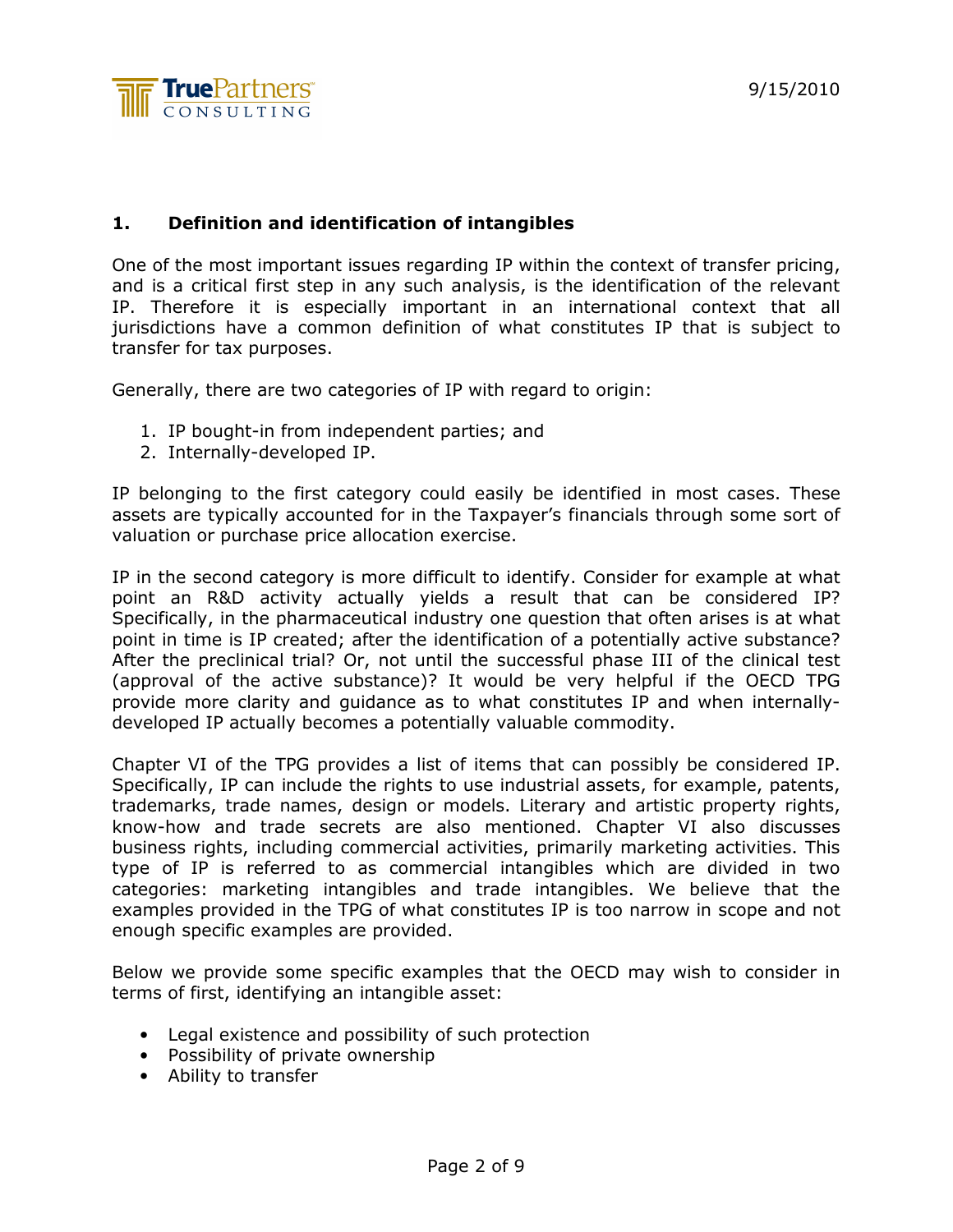

• Tangible evidence of the existence of the intangible asset (Registrations, contracts, codes, blueprints, etc.)

Furthermore we see potential in expanding the categorisation and examples for IP to include more specific categories like:

- Data related intangible assets (E.g. software, software copyrights, etc)
- Customer related intangible assets (E.g. customer lists, customer contracts, customer relationships, open purchase orders, etc.)
- Human capital-related intangible assets (E.g. trained workforce, employment agreements)
- Marketing-related intangible assets (E.g. trademarks, trade names, brand names, logos, etc.)
- Technology-related intangible assets (E.g. process patents, patent applications, technical documentation, etc.)
- Artistic-related intangible assets (E.g. Literary works, copyrights for music, movies, etc.)
- Engineering-related intangible assets (E.g. industrial design, product patents, trade secrets, engineering drawings, proprietary documentation, and knowhow)
- Contract-related intangible assets (E.g. favourable supplier contract, license agreements, franchise agreements, non-compete agreements, etc.)

# 2. Transfer and Disposition of IP

There also appears to be a lack of international cohesion on the accounting treatment of IP that may be transferred or sold from one related party to another. For example, the sale of IP may trigger a capital gain in the jurisdiction of the seller, but inconsistent treatment from the perspective of the purchaser, e.g. amortization, deductibility, presents significant challenges to taxpayers in considering the appropriate action to undertake. Furthermore the treatment of goodwill, which by definition is not allocable to a specific intangible asset should also be considered, that is, how is goodwill treated when IP is transferred from one party to another, and where the transferor has significant goodwill on its balance sheet that is arguably related in part to the IP in question?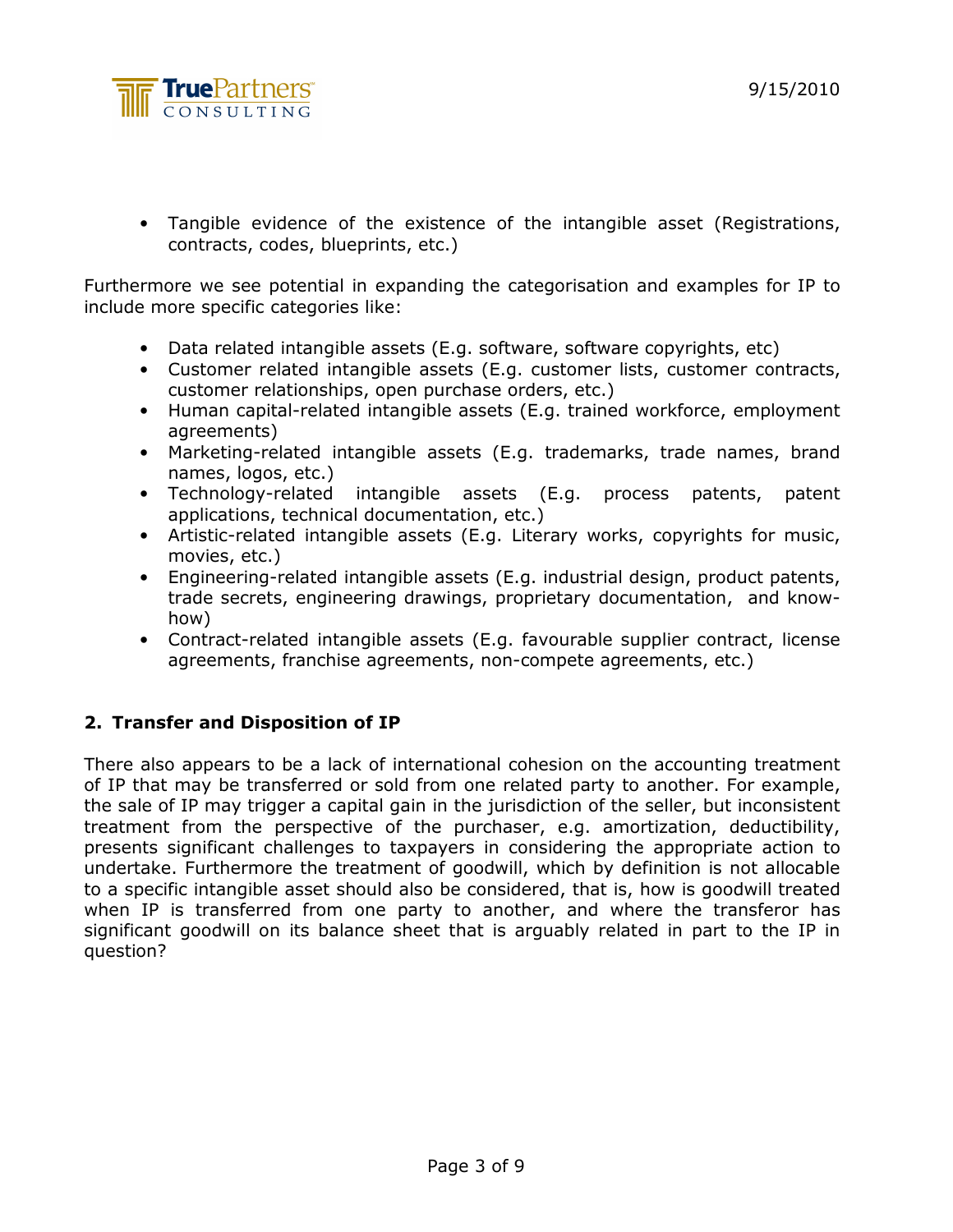

## 3. Management and Taxation of IP

The valuation of intangible property is critically important in determining how the IP is exploited and the benefits and consequences of doing so. There is, however, a conflict between commercial factors that may determine how the IP is exploited and the views of the various tax authorities who are concerned with ensuring that they receive the appropriate amount of tax resulting from the exploitation. This can have serious repercussions for a multinational group that wishes to retain ownership of the IP within the Group but, for a variety of reasons, may wish that the management of the Group's IP be in a different jurisdiction from that where it may have been initially created or purchased. Also, it is unlikely that internally-developed IP would have been created in one place within the Group and the transfer of it to one company that manages it will create tax issues. Thus, the OECD may want to give consideration to enabling multinational companies to transfer IP throughout the Group without any tax issues until such time as it is transferred externally. A considerable amount of time is wasted through having to agree values for IP with various tax authorities when it is only transferred internally within a Group.

It is accepted that tax authorities need to ensure that they obtain their share of tax at some stage but this should only be when the IP is sold externally by the Group and not on every internal transfer. The OECD should devise some form of allocation method or profit share that allocates the eventual profit on an external disposal of IP to each of the Group companies that were involved in the creation or purchase of that IP. As long as the IP can be identified throughout its life-cycle (as discussed above) it should be possible to determine an appropriate allocation, perhaps by a refined and expanded cost sharing arrangement that must recognise reductions in value as well as increases. Considering the position only on an external sale of the IP would simplify the tax position and prevent the need for agreeing to valuations of internal transfers solely for tax purposes. Tax authorities would admittedly "lose out" on the initial tax that would be negotiated at the time of transfer but if it was coupled with the removal of tax deductions for internal royalties or cost charges, there would be, hopefully adequate compensation until the ultimate profit is allocated among the Group companies for tax purposes.

#### 4. Valuation of IP

Where a Group purchases IP, there is a value determined and this forms the basis of the initial cost. But in order to exploit that IP it may be necessary to make refinements or develop it further. There is thus a combination of purchased and internally generated IP that will have different valuations. The main difficulty concerns IP generated internally and how this is valued particularly where it is generated in different companies within the Group and/or used by other group companies. It is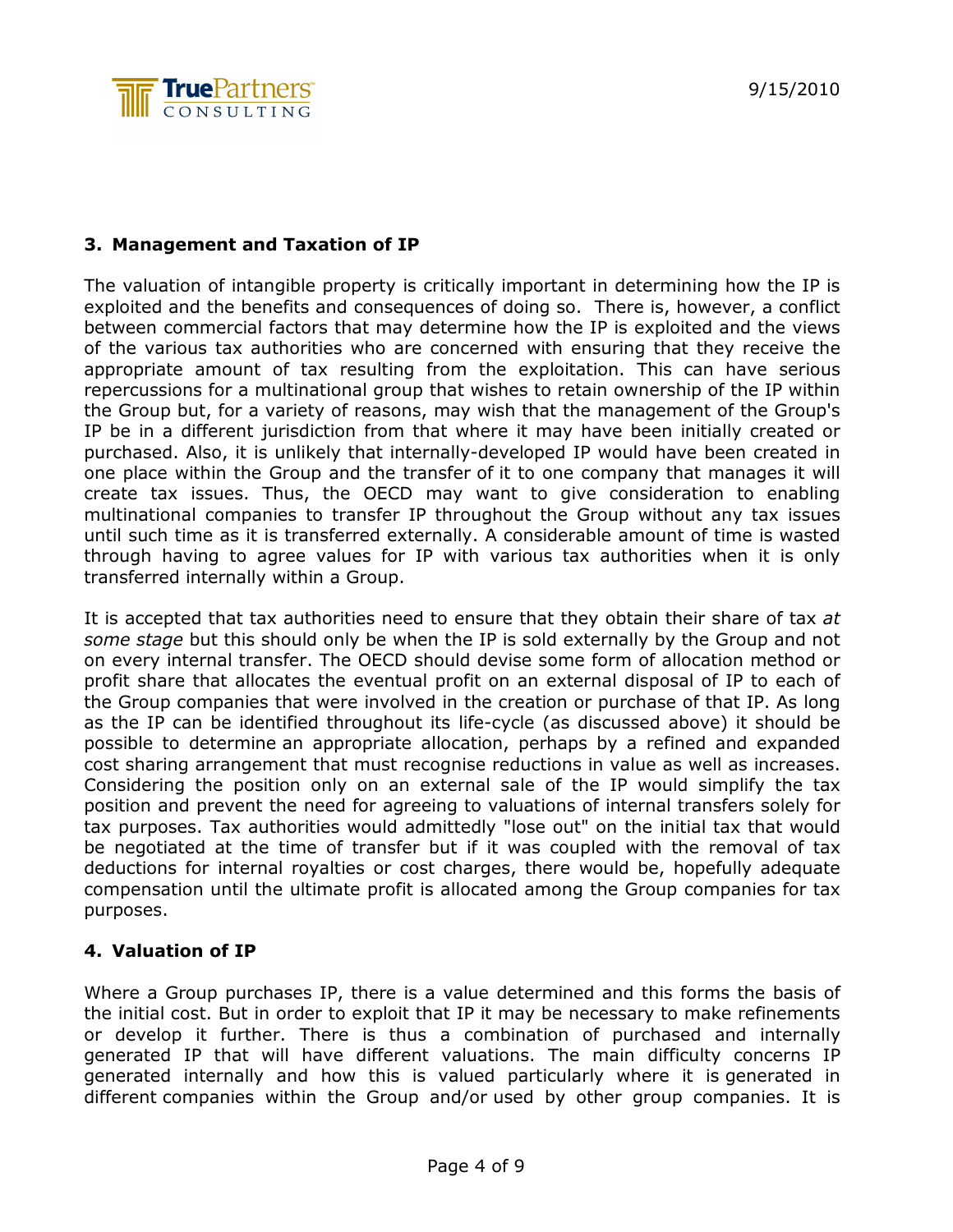

relatively simple to use cost as the basis of valuation but then what should be included in cost. The cost of research and development of the IP should obviously be included but what of that spent on the research and development of products and processes that do not produce defined IP but perhaps set the groundwork for that which does. Arguably all of these costs should be included. But what of marketing? The value of IP is dependent to a significant extent on how it is marketed, particularly to the end consumer, and it is acknowledged that a well known branded product will, at least initially, be more valuable than "the new kid on the block" but this, arguably, is because of the brand name behind the product rather than the actual product itself. Thus, the brand name is itself IP and consideration needs to be given to the components of IP and whether they can be unbundled for valuation purposes.

Additional guidance should be provided by the OECD with respect to methods that depend on the expected future benefit of exploiting the IP. In particular, the application of a method that utilizes the total expected returns resulting from the exploitation of the IP, i.e. returns that would arise from manufacturing capabilities, distribution network and other already-established intangibles, could give rise to a value independent parties would likely not pay.

It would also be helpful if the TPG provided additional guidance as to the application of market-based methods:

- Market oriented methods, like the CUP with possible adjustments
- Income oriented methods, like the discounted cash flow method or the relieffrom royalty method

For each of the methods listed, guidance regarding the most important valuation factors should be given. For example, when considering an income-based approach such as the discounted cash flow method, guidance regarding the usage of an appropriate discount rate should be provided. For example, how should the Taxpayer calculate the risk premium on the risk free rate of return? Could the Weighted Average Cost of Capital of the selling company be used in the course of the valuation or it is necessary to calculate the discount rate on the basis of the Capital Asset Pricing Model tailored to the individual IP which will be transferred? Another important valuation factor is the economic life of the IP which determines the capitalization period. To use an indefinite capitalization period should be the exception.

Also, guidance should be provided as to what is the preferable valuation approach for a particular type of asset. For example would it be preferable to use a cost based method for IP which could be reproduced in the short to medium term?

Given that the valuation of IP can be a very complex process, The OECD may consider providing guidelines to facilitate and/or simplify the process for small and medium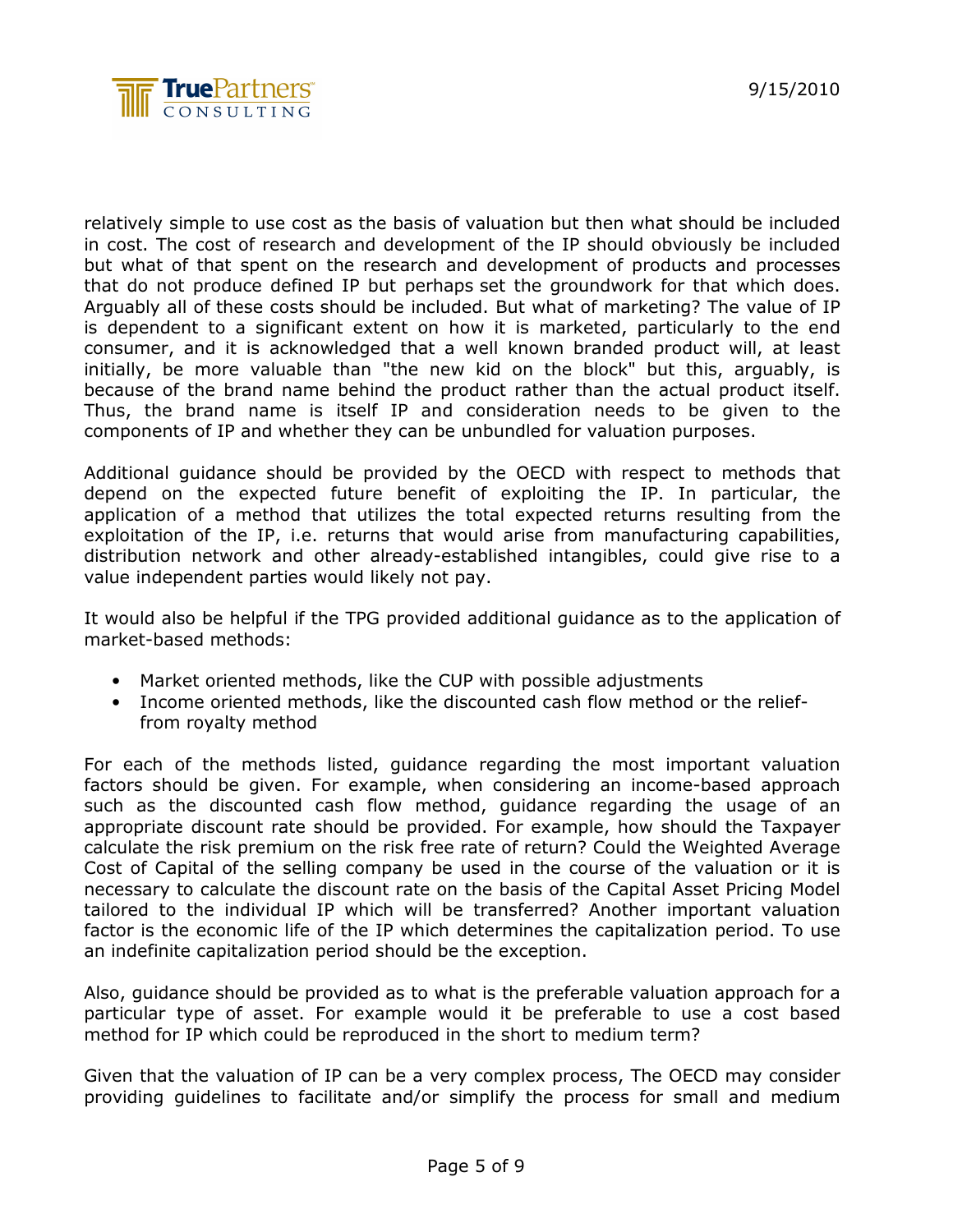sized companies. For example, relief from documentation requirements can be granted to small or medium size Taxpayers that enter into IP transactions that are considered relatively small.

#### 5. Cost Sharing

One of the key aspects under consideration relates to Cost Contribution Agreements or CCAs. CCA's have been part of some of the most controversial issues to analyze by both practitioners and tax authorities alike. Below we present our general suggestions and comments as to how, we believe, the Guidelines should be modified to address some of the issues that have arisen with regard to the implementation of CCAs by taxpayers.

### A. Buy-in Payments

As the introduction to Chapter 8 (Paragraph 8.1) suggests, further guidance may be needed on measuring the value of contributions (defined as "Buy-in" payments) to CCAs. The determination of Buy-in payments presents a significant challenge to participants engaged in a CCA. In particular, the method should be applied and the assumptions and variables employed by practitioners and tax authorities alike, should be given special consideration. While the TPG in their current form do not provide much other than guidance, acceptable methods should be defined and examples examples of the application of such methods should be provided. However, the OECD should avoid the path taken by the Treasury Department of the United States in their recently modified temporary regulations (Reg. Sec. 1.482-7T) concerning Cost Sharing Agreements. We find that the U.S. regulations are too constricting in requiring taxpayers to apply a specific method in various situations. In particular, the "investor model" presented in the temporary regulations focuses too much on the fact that the initial developer of the intellectual property ("IP") may be entitled to compensation over and above the compensation due to a participant who only contributes funds or other assets. The purpose of the CCA is to equalize the burden of risk and therefore the value of the contributions should be assessed based on the risk and reward each party will anticipate to contribute and receive respectively. We recommend that specific valuation methods be prescribed with sufficient leeway provided to taxpayers to apply reasonable assumptions as to the various variables involved.

In addition, Paragraph 8.16 States:

"…It can be difficult to measure contributions that involve shared property or services, for example where a participant contributes the partial use of capital assets such as buildings and machines or performs supervisory, clerical, and administrative functions for the CCA and for its own business. It will be necessary to determine the proportion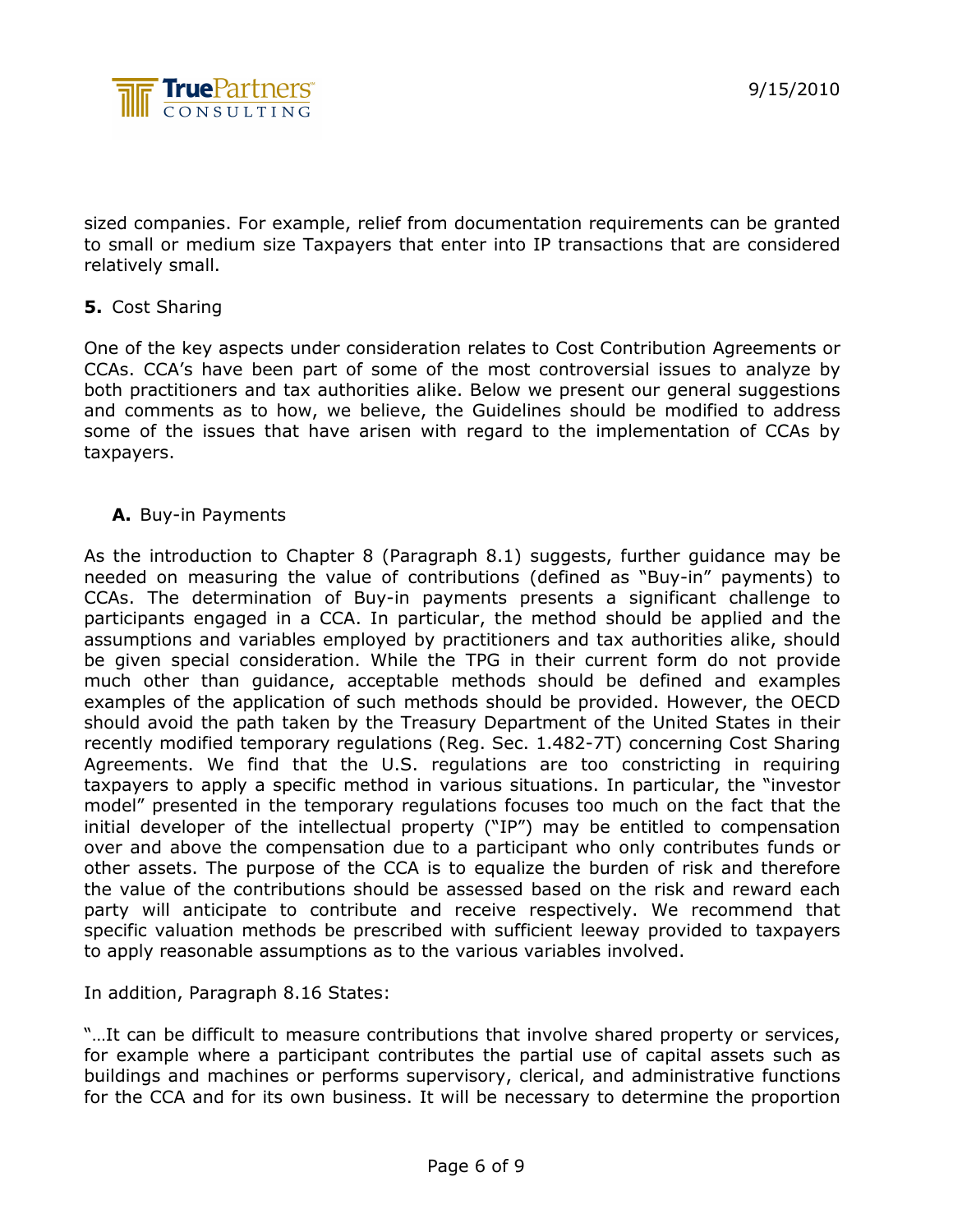

of the assets used or services that relate to the CCA activity in a commercially justifiable way with regard to recognized accounting principles and the actual facts, and adjustments…"

Further guidance and examples would be helpful in this area since taxpayers often do not consider such contributions in determining the contributions. However, once again, we caution the OECD to carefully consider the implications of this since it may not be appropriate to consider such contributions as anything more than a service provided by one or participants to the rest of the participants. For example, should all of the development activities be undertaken by one entity, this does not mean that, for example, its "workforce in place" or capital assets be necessarily considered a separate intangible that is contributed to the CCA. Consideration should be provided as to whether adequate compensation should include a markup on costs incurred. This may be particularly applicable if the method used to calculate the appropriate contribution is an income-based method rather than a cost-based method.

### B. Adjustments

Paragraph 8.20 states:

"... It may be appropriate, particularly where benefits are expected to be realized in the future, for a CCA to provide for possible adjustments of proportionate shares of contributions over the term of the CCA on a prospective basis to reflect changes in relevant circumstances resulting in changes in shares of benefits. In situations where actual results differ markedly from projections, tax administrations might be prompted to inquire whether the projections made would have been considered acceptable by independent enterprises in comparable circumstances, taking into account all the developments that were reasonably foreseeable by the participants, without using hindsight."

While we agree that CCAs should provide for a means of dealing with cases where the economic circumstances of the transaction(s) result in benefits that are materially different than those originally contemplated at the outset of the agreement, we caution the OECD to consider how much latitude is provided to tax authorities to account for such differences. Though we note that the TPG suggest that hindsight should not be used, we suggest that more exacting language should be used in this regard and further discussion surrounding what may be concluded among arm's length parties facing similar circumstances. In our experience, arm's length parties do not simply adjust for the entire difference between anticipated and actual results but rather engage in a process of negotiation to "settle" the differences. This may vary from party to party and all reasonable approaches should be outlined. Otherwise, adjusting the results based only on the differences between anticipated and realized results removes the risk that each party agrees to undertake.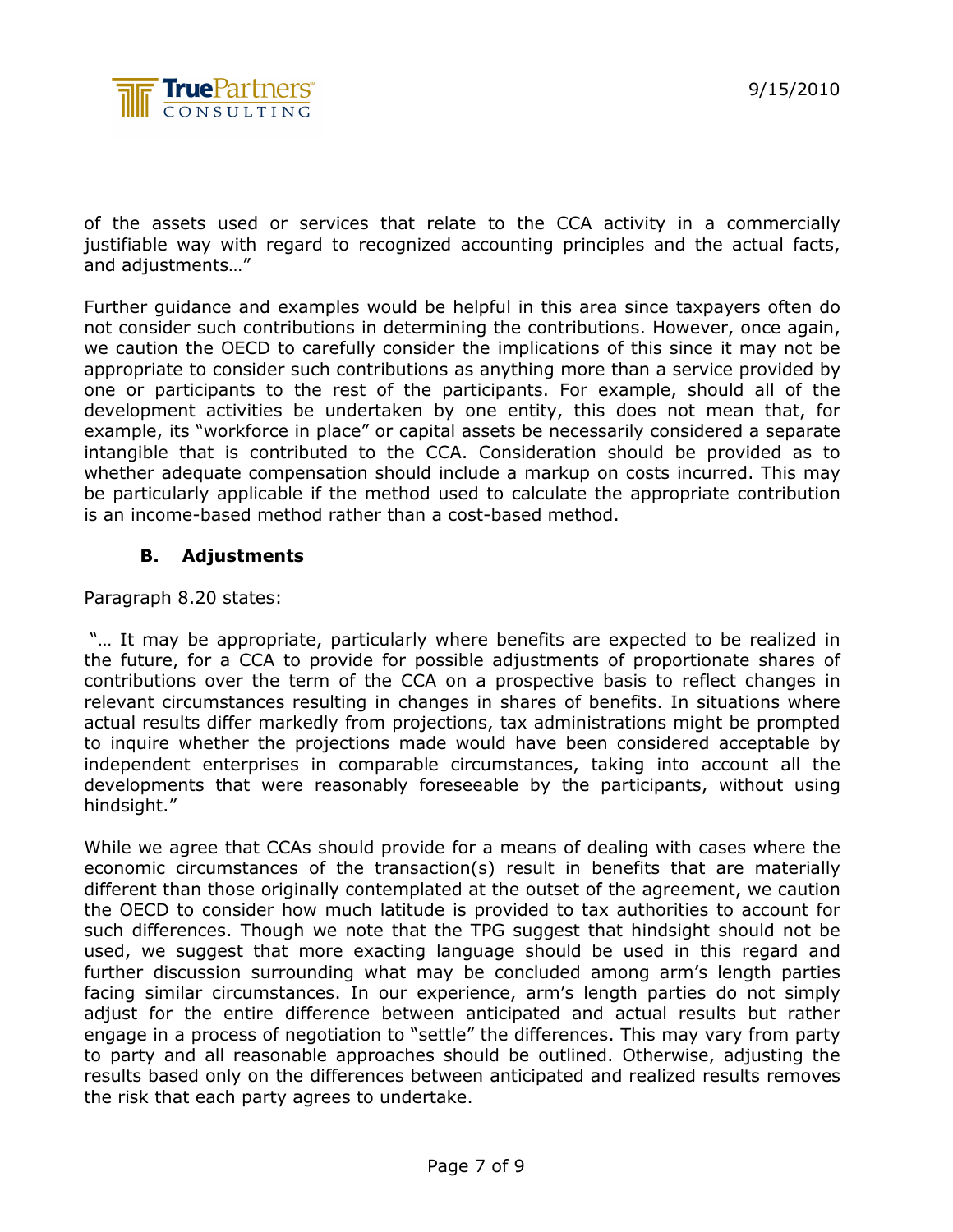

### C. Characterization of Payments

Further guidance will also be helpful with regard to the tax characterization of contributions, balancing payments and buy-in/buy-out payments. In addition, clearer distinction should be provided between Buy-in payments and Balancing payments. While the TPG clearly state that the payments should not be considered royalties, there is no specific guidance provided as to how the payments should in fact be characterized.

#### 1. Separate treatment of cost sharing for services versus intangible development (marketing as well as R&D)

The TPG in their current form do not clearly distinguish between cost sharing related to services, commonly referred to Shared Service Agreements ("SSAs") versus that related specifically to IP development. The distinction is important as an SSA is typically applied to centralized services that do not give rise to intangibles that can be exploited in the future and thus the benefit is merely the ability to reduce costs between and among the affiliates of a Multinational Company ("MNC"). We recommend that SSAs be treated specifically in the Chapter 7 – Special Consideration for Intra-Group Services.

## 2. Other Considerations

Paragraph 8.19 states:

"There is no rule that could be universally applied to determine whether each participant's proportionate share of the overall contributions to a CCA activity is consistent with the participant's proportionate share of the overall benefits expected to be received under the arrangement. The goal is to estimate the shares of benefits expected to be obtained by each participant and to allocate contributions in the same proportions…"

Further guidance on this issue would be helpful. While we agree with the TPG stated goal of the above statement, we consider this to be a fundamental consideration in determining the arm's length value of each party's historical and annual contributions, examples of how this is determined and applied by arm's length parties is paramount. We suggest that the TPG provide some practical guidance and parameters with respect to this issue.